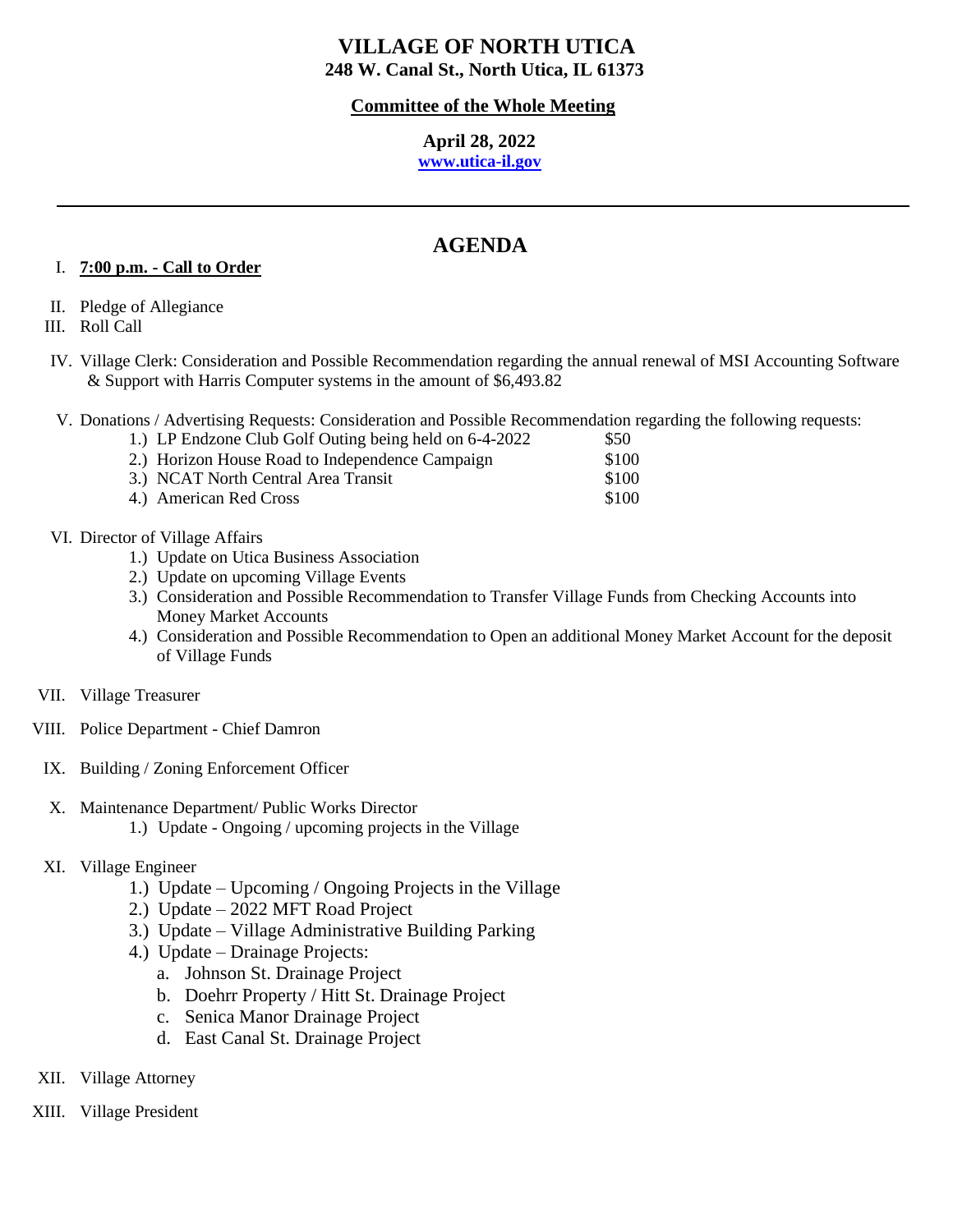## **Committee of the Whole Meeting**

# **April 28, 2022**

# **[www.utica-il.gov](http://www.utica-il.gov/)**

- XIV. Committee / Trustee Reports:
	- 1.) Trustee Reports
	- 2.) Updates from Committees:
		- a) Village of North Utica Governmental Affairs Committee
		- b) Village of North Utica Fire & School Liaison Committee
		- c) Village of North Utica Zoning Ordinance Review Committee
- XV. Public Comment
- XVI. Executive Session
	- 1.) The appointment, employment, compensation, discipline, performance or dismissal for specific employees
	- 2.) Pending Litigation
	- 3.) Purchase/Sale/Lease of Real Property
- XVII. Possible Action regarding Executive Session items
	- 1.) The appointment, employment, compensation, discipline, performance or dismissal for specific employees
	- 2.) Pending Litigation
	- 3.) Purchase/Sale/Lease of Real Property
- XVIII. Adjournment

**Posted**: 04-26-2022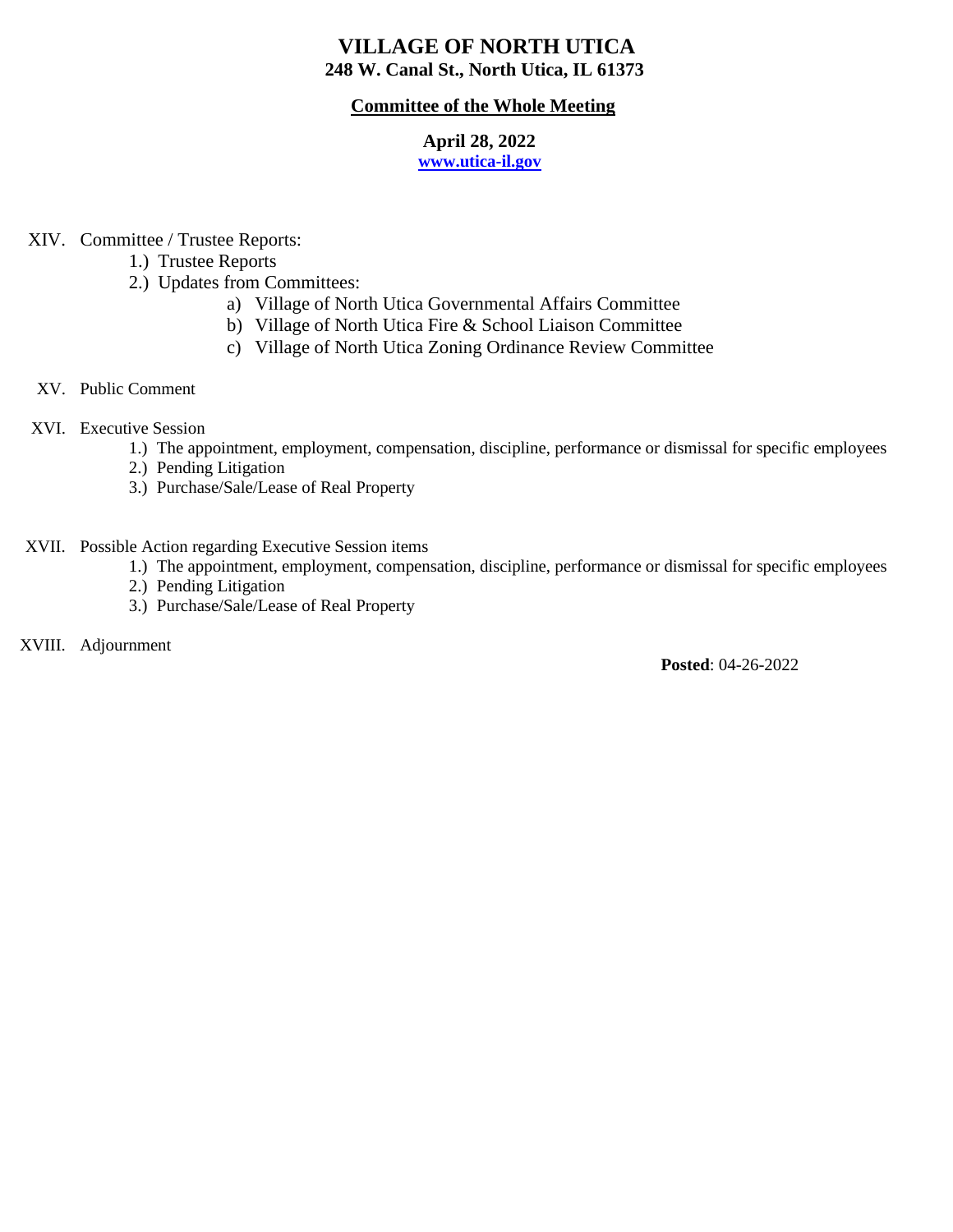#### **Committee of the Whole Meeting**

 **April 28, 2022**

 **[www.utica-il.gov](http://www.utica-il.gov/)**

#### **MINUTES**

At 7:40 pm the Committee Meeting was called to Order by Village President David Stewart who then led the Pledge of Allegiance. Village Clerk Laurie Gbur recorded the meeting attendance. Present at the meeting were Trustees John Schweickert, Nate Holland, Mary Pawlak, Debbie Krizel. Kylie Mattioda and Jim Schrader. Also present were Village Attorney Herb Klein, Village Engineer Kevin Heitz, Public Works Director / Zoning Enforcement Officer Curt Spayer, Director of Village Affairs Jamie Turczyn and Police Chief Rodney Damron. Village Treasurer Jill Margis was absent from the meeting.

Village Clerk:

Annual renewal of MSI Accounting Software & Support - It was motioned by Trustee Holland, seconded by Trustee Pawlak to recommend approval of the annual renewal of MSI Accounting Software & Support with Harris Computer systems in the amount of \$6,493.82.

6 Yes Motion Carried

Donations & Advertising Requests:

LP Endzone Club – It was motioned by Trustee Pawlak, seconded by Trustee Krizel to recommend approval of a donation in the amount of \$50 to LP Endzone Club for their annual Golf Outing being held on 6-4-2022.

6 Yes Motion Carried

Horizon House – It was motioned by Trustee Krizel, seconded by Trustee Schweickert to recommend approval of a donation in the amount of \$100 to Horizon House for their annual Road to Independence Campaign.

6 Yes

Motion Carried

NCAT – It was motioned by Trustee Schrader, seconded by Trustee Krizel to recommend approval of a donation in the amount of \$100 to NCAT; North Central Area Transit.

6 Yes Motion Carried

American Red Cross – It was motioned by Trustee Schweickert, seconded by Trustee Mattioda to recommend approval of a donation in the amount of \$100 to American Red Cross.

6 Yes Motion Carried

Director of Village Affairs: Director Turczyn spoke to the Board about Village Funds located in checking accounts at LaSalle State Bank. Money Markets are paying higher interest now. The Village's Illinois Funds accounts also have lower interest now but those will remain in the same accounts. There is no limit on the number of checks that can be written from the accounts and two signatures will still be required on all checks. We would like to transfer the Village's current Funds from regular low interest checking accounts into Money Market Accounts at LaSalle State Bank. The account numbers will all remain the same; funds will just be receiving higher interest in the money market accounts.

It was motioned by Trustee Pawlak, seconded by Trustee Schweickert to recommend approval of transferring the Village Funds from Checking Accounts into Money Market Accounts at LaSalle State Bank.

6 Yes Motion Carried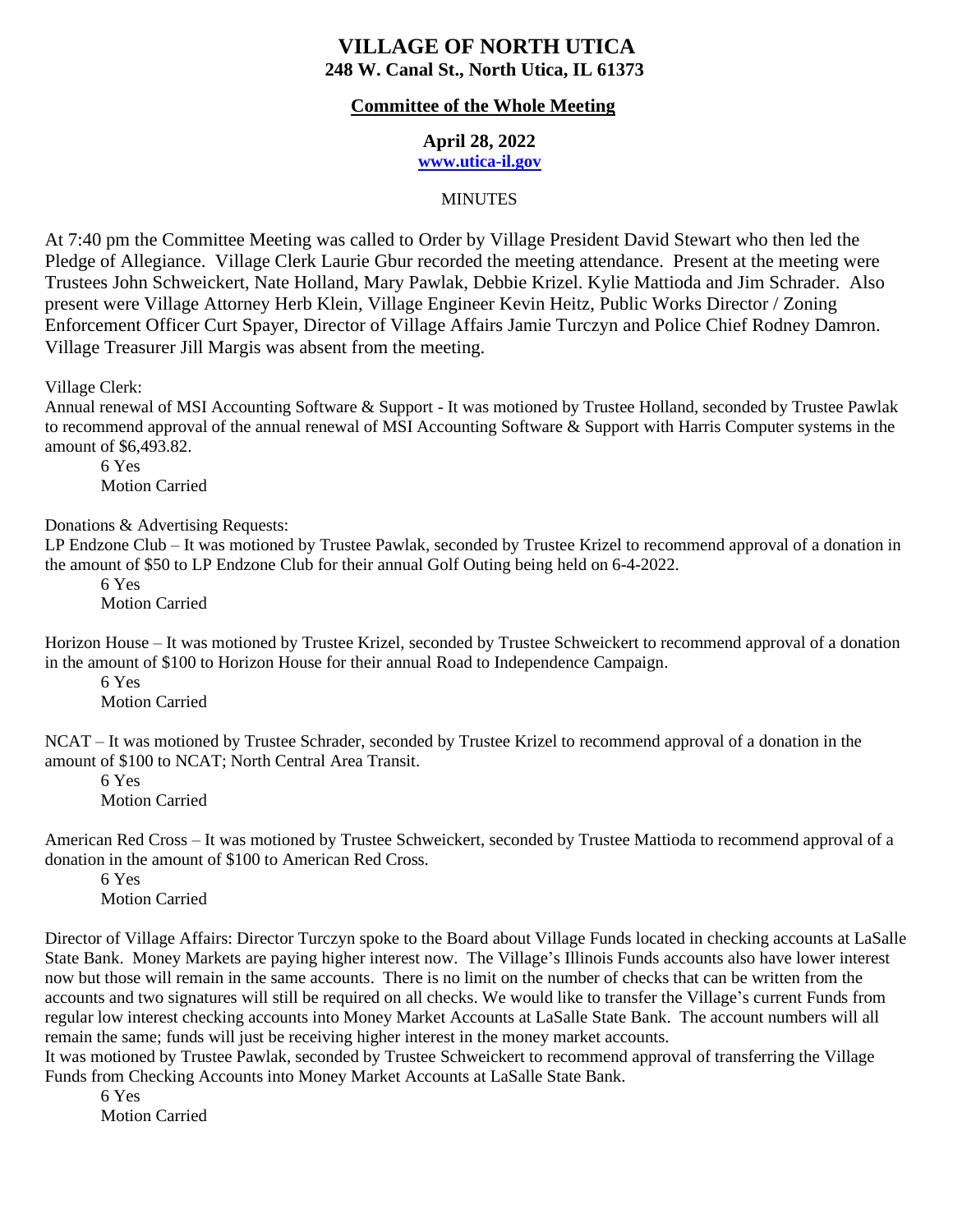## **Committee of the Whole Meeting**

## **April 28, 2022**

# **[www.utica-il.gov](http://www.utica-il.gov/)**

#### **MINUTES**

We would also like to open up another separate money market account for the deposit of funds being received for the 99-year easements that were granted to SBA for the property where the cell towers are located.

It was then motioned by Trustee Krizel, seconded by Trustee Pawlak to recommend approval of opening a new money market account at LaSalle State Bank for the deposit of funds being received for the 99-year easements that were granted to SBA for the property where the cell towers are located.

6 Yes Motion Carried

Upcoming events – Mill St. Outdoor Dining will open this weekend for the 2022 season. The Sweet Stroll will be held on April 30, 2022.

Village Treasurer: Absent

Police Department – Chief Damron provided a brief update to the Board.

Chief Damron stated that the department is getting ready for the summer and the upcoming events.

Outdoor Dining -They addressed some issues regarding employees parking in the back alley behind some of the Mill St. businesses while outdoor dining is being held. Employees are supposed to park elsewhere so that the back alley can provide parking for visitors that are shopping or dining.

Speed Sign – The speed sign located on Hallet Rd. stopped working so the unit was sent in for repairs under warranty.

Building / Zoning Enforcement Officer: NONE Maintenance Department: NONE

Village Engineer: Engineer Heitz provided a brief update on the ongoing and upcoming projects in the Village. IDOT Rt. 6 & Rt. 178 Roundabout Project – A large asphalt pad will be constructed in the intersection to move traffic through as they work on the roundabout.

Trustee Schweickert asked if the former Visitor's Center building is going to remain at the Northeast corner of the intersection.

Engineer Heitz stated that it will remain there for now.

Trustee Mattioda asked if traffic will be re-routed off on I-80 to Starved Rock.

Engineer Heitz stated that IDOT will probably do that on their overhead sign on Rt. 80

Engineer Heitz then reminded the Board that there will be another Engineer's Pay Estimate coming for consideration at the May Board Meeting.

Engineer Heitz then provided an update on a water break that had happened over the winter near Starved Rock Realty. The area needs to be assessed to determine if additional work needs to be done.

Donation of a bench from the Illinois Township Highway Commissioners are donating a bench and a small tree in memory of Dave Carey. The tree will be planted near the Memorial and the bench will be placed in the area as well.

Rock & Soul Shop – Addressing water / runoff issues with additional downspouts. The 20 ft. Alley behind the property is the Village's. It is gravel however, so the Village may need to consider paving the alley at some point in the future.

Hatchet Canyon Rd. – There are some potholes that need to be filled on that road as well.

Ditches near the Plankenhorn and Spray properties needed to be addressed. The area was rolled and mowed but R & R will need to come in to re-seed and clean up the area once in dries up.